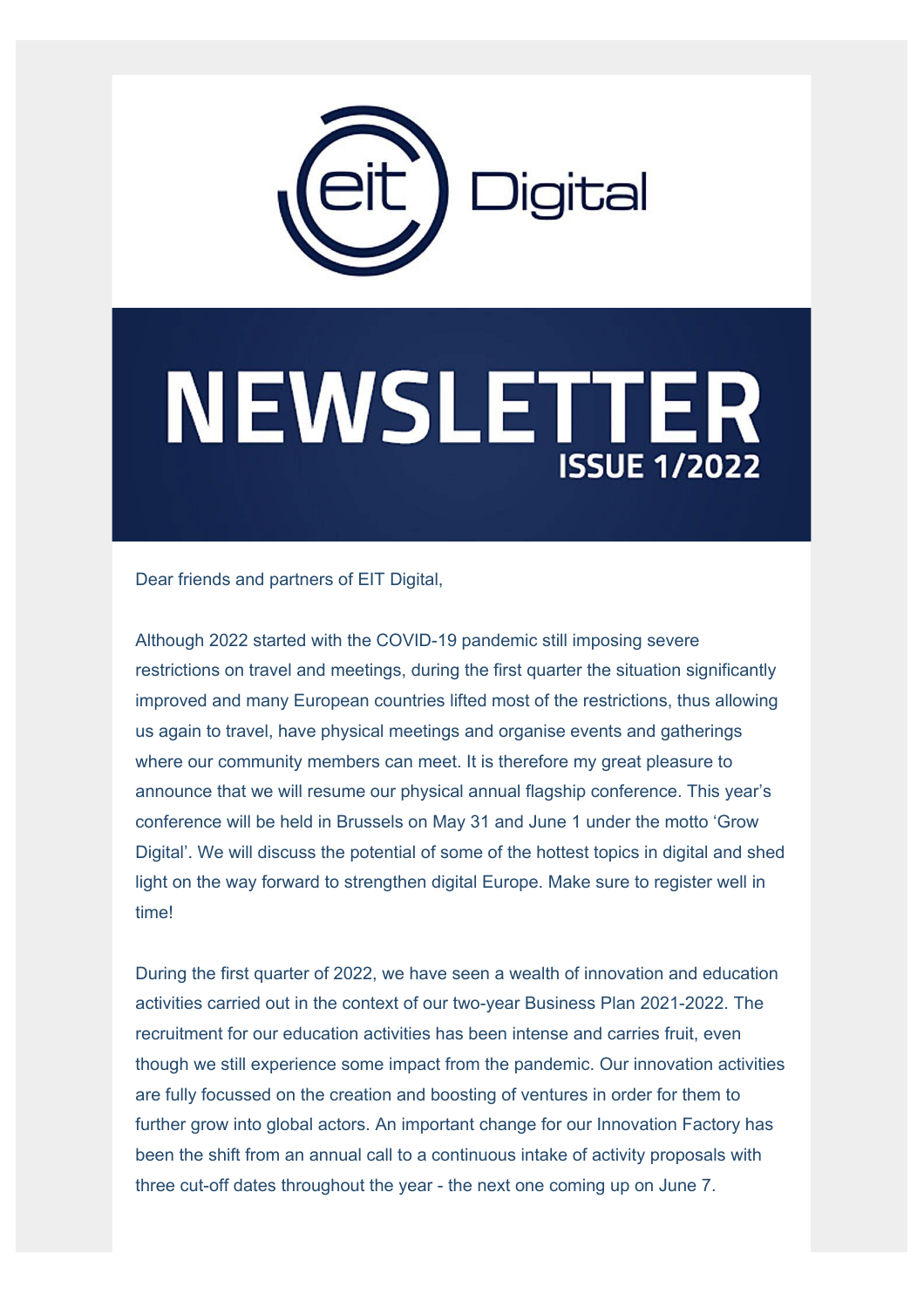This newsletter also informs you about some exciting collaboration projects that have recently been launched. We cooperate with the European Innovation Council to jointly support startups and scaleups from our respective ecosystems, take on a leading role in the AI4Europe project under Horizon Europe to work on an AI ondemand Platform, and will support FedEx to identify solutions for decarbonizing cities.

Our new Makers & Shapers report on 'Digital Technologies and the Green Economy' looks at the potential of digitization to support Europe's sustainability goals, and our Makers & Shapers video conversations reached a new landmark with over 600,000 viewers. Make sure to check out our series and get inspired by our thought-leading interview partners!

Last, but not least, we are happy to report about the successful fundraising by two of our portfolio companies, Oliveex and Homeland. Both demonstrate the effectiveness of our support instruments, the Venture Program and EIT Digital Accelerator, to help the most promising startups and scaleups grow in Europe.

Enjoy reading the newsletter and I look forward to meeting you all at our conference in Brussels!

Willem Jonker CEO, EIT Digital



**Join the EIT Digital flagship conference on Cybersecurity, Quantum Computing, Metaverse and**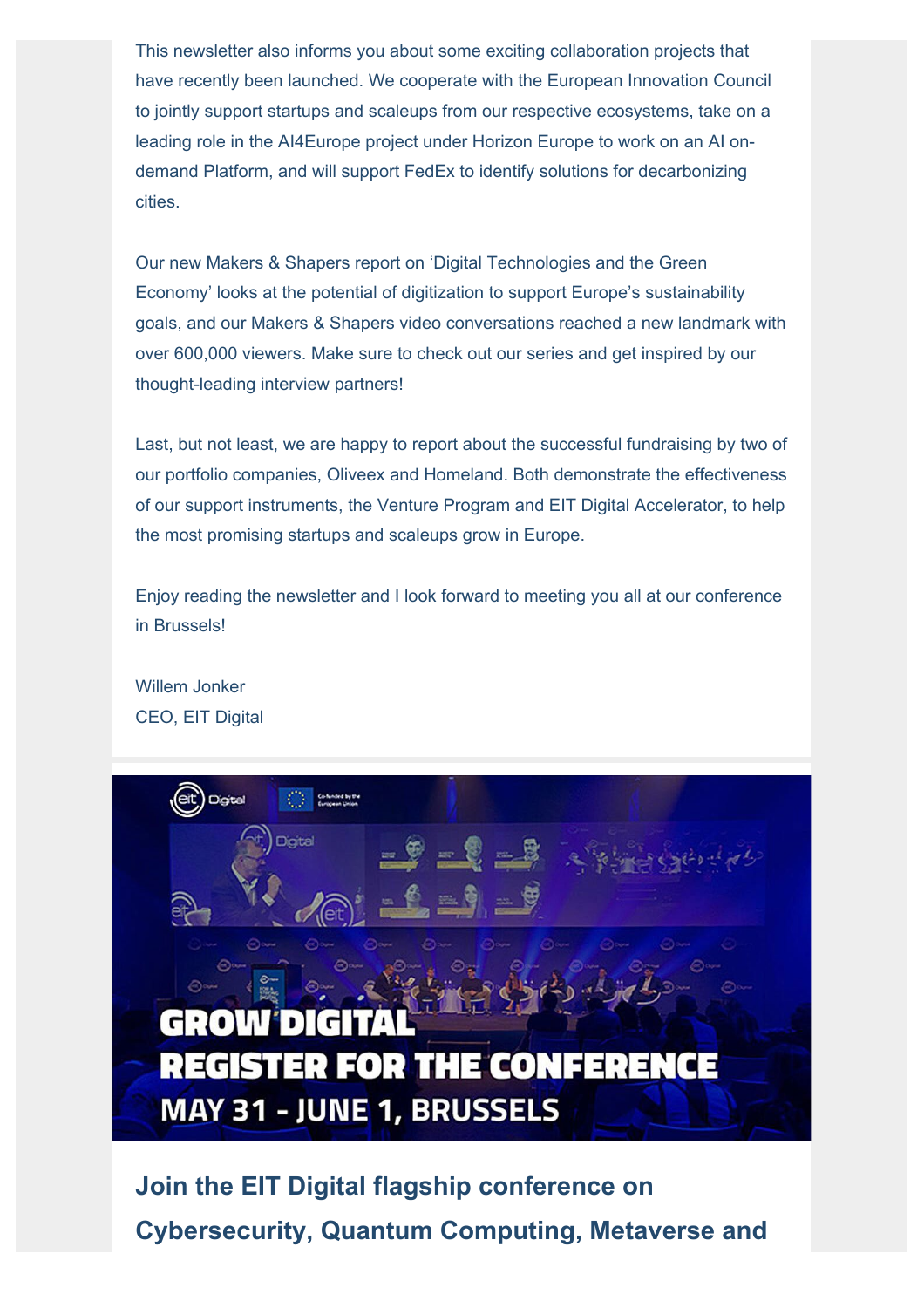#### **Green Digital**

After a 2-year break, we are excited to invite you to the 5th edition of the EIT Digital annual conference - 'Grow Digital'. Our event is a unique opportunity to hear the latest about digital innovation, network with key players from industry, research and academia, and establish new business relations.

Our conference features prominent names, such as ARM founder Hermann Hauser, Web3 Foundation COO Bertrand Perez, Talent Garden CEO Irene Boni, F-Secure chairman Risto Siilasmaa or Carlos Kuchkovsky from the EU Quantum Flagship.

You will also have the chance to discover ground-breaking digital innovations and tech companies at our Innovators Village. Interested to join as an exhibitor? Then check out our attractive sponsorship packages!

**[Read more and register now!](https://www.eitdigital.eu/conference/)**





# OIN US TO BUILD **YOUR DEEP TECH STARTU**

**SUBMIT YOUR PROPOSAL TO INNOVATION FACTORY 2022 BY JUNE 7** 











# **EIT Digital launches call for proposals to Innovation Factory**

Are you planning to launch or boost your digital tech startup? Then submit your proposal to the EIT Digital Innovation Factory 2022 program by June 7 and receive our support to package your technology, sign up customers and attract investment.

We are looking for European teams with powerful entrepreneurial drive to jointly launch or boost early-stage digital deep tech startups in five key focus areas: Digital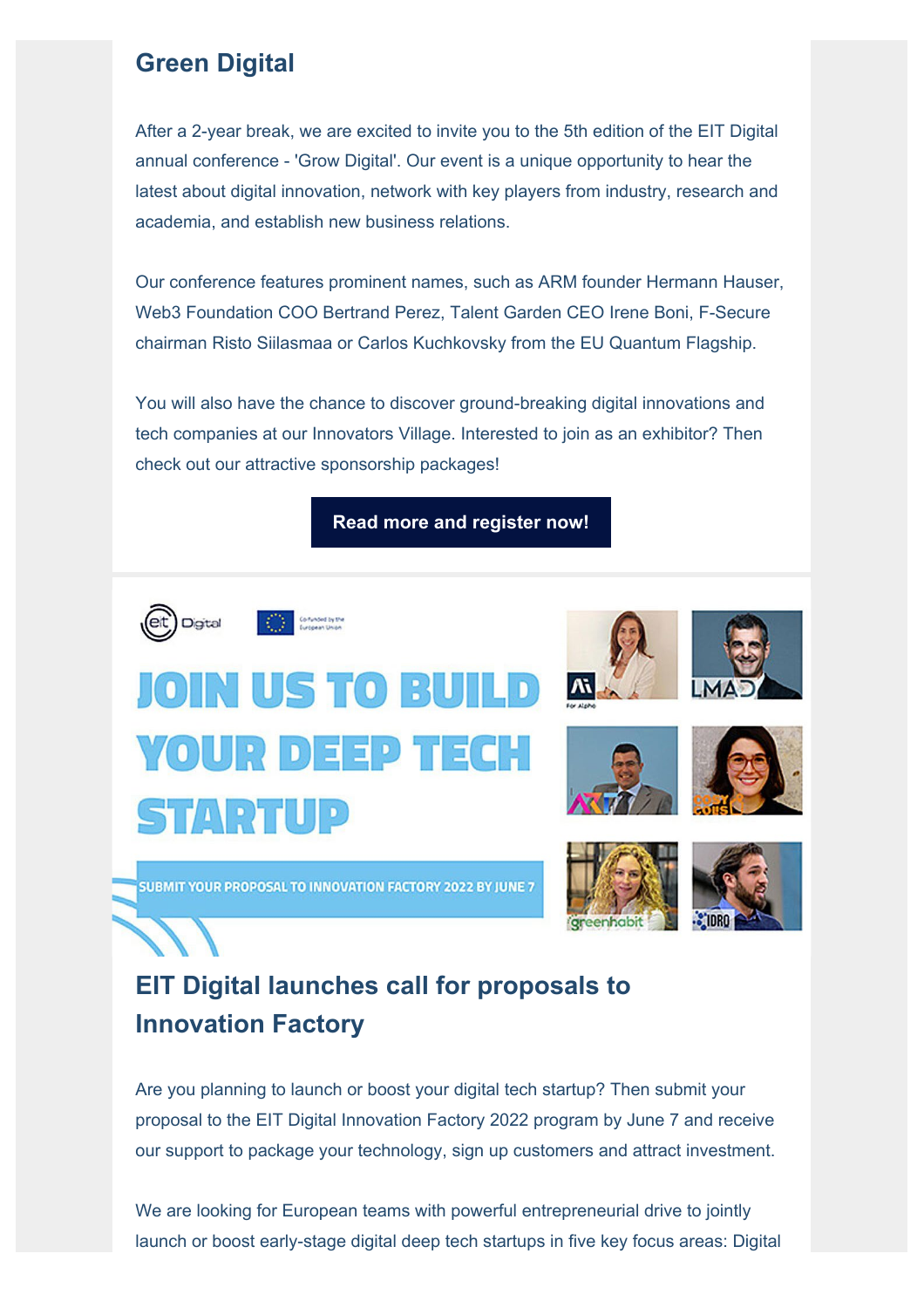Tech, Digital Industry, Digital Cities, Digital Wellbeing, and Digital Finance.

Want to know more? Check out the **Innovation Factory website**.



#### **EIT Digital launches collaboration projects with key European partners**

EIT Digital and the European Innovation Council (EIC) recently agreed on a yearlong [collaboration pilot](https://www.eitdigital.eu/eic-pilot/) aimed at creating new synergies between the two organisations and enabling their supported startups, scaleups, and teams to benefit from each other's programs, services, and support activities. In a first step, the partners launched the **EIC - EIT Digital Venture Acceleration Programme**, inviting all EIC Accelerator companies and Seal-of-Excellence recipients to apply for the EIT Digital Accelerator scaleup programme and to be supported by venture capital experts & business experts specialized in deep tech. In a second step, EIT Digital portfolio and alumni startups and scaleups will have the opportunity to apply to the EIC Accelerator through its 'Fast-track' schemes.

EIT Digital will furthermore have a leading role in the Horizon Europe-connected activity **AI4Europe**. This 3.5 years project aims at developing an AI on-demand Platform that will serve as a resource for the research, innovation, entrepreneurship and education community in Europe, facilitating experimentation, knowledge sharing and the development of state-of-the-art AI-based solutions and technologies.

Jointly with EIT Climate-KIC, EIT Digital will also collaborate with global delivery company **FedEx** in a one-year project that aims at finding solutions to accelerate European cities' efforts to decarbonize through innovation, focusing in the areas of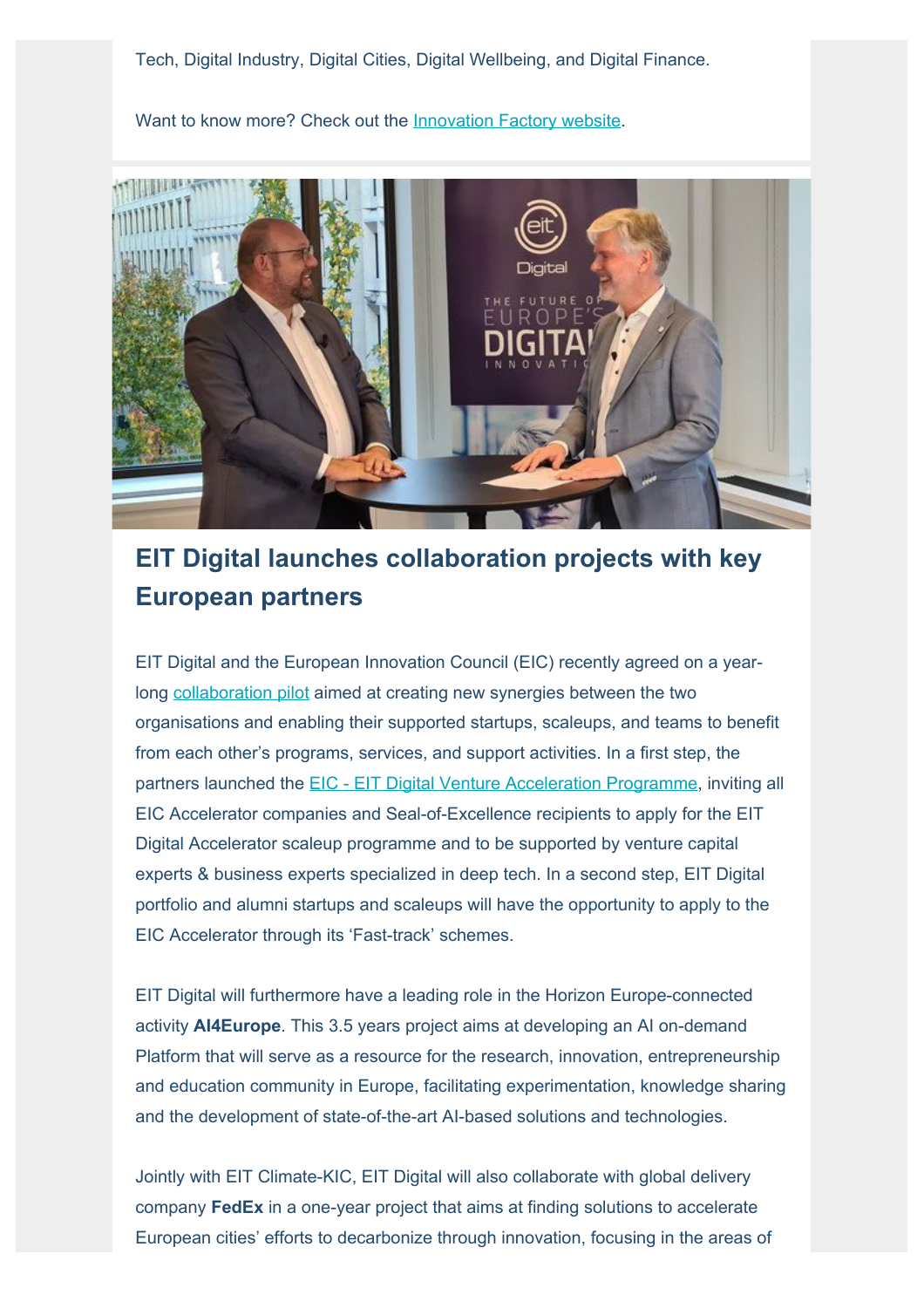

### **New Makers & Shapers report on 'Digital Technologies and the Green Economy**

EIT Digital's latest Makers & Shapers report analyses the potential of digital technologies to achieve green growth in Europe. Can Europe's accelerated digital transformation help to reduce non-green energy use or will an increasing digitalisation of business and industry on the contrary enhance consumption of nongreen energy in the overall economy? This report discusses opposing angles and opinions and presents policymakers with scenarios that support their decisions on regulatory frameworks leading towards a sustainable digital future.

#### **[Download your copy!](https://www.eitdigital.eu/newsroom/news/2022/eit-digital-presents-report-on-digital-technologies-and-the-green-economy/)**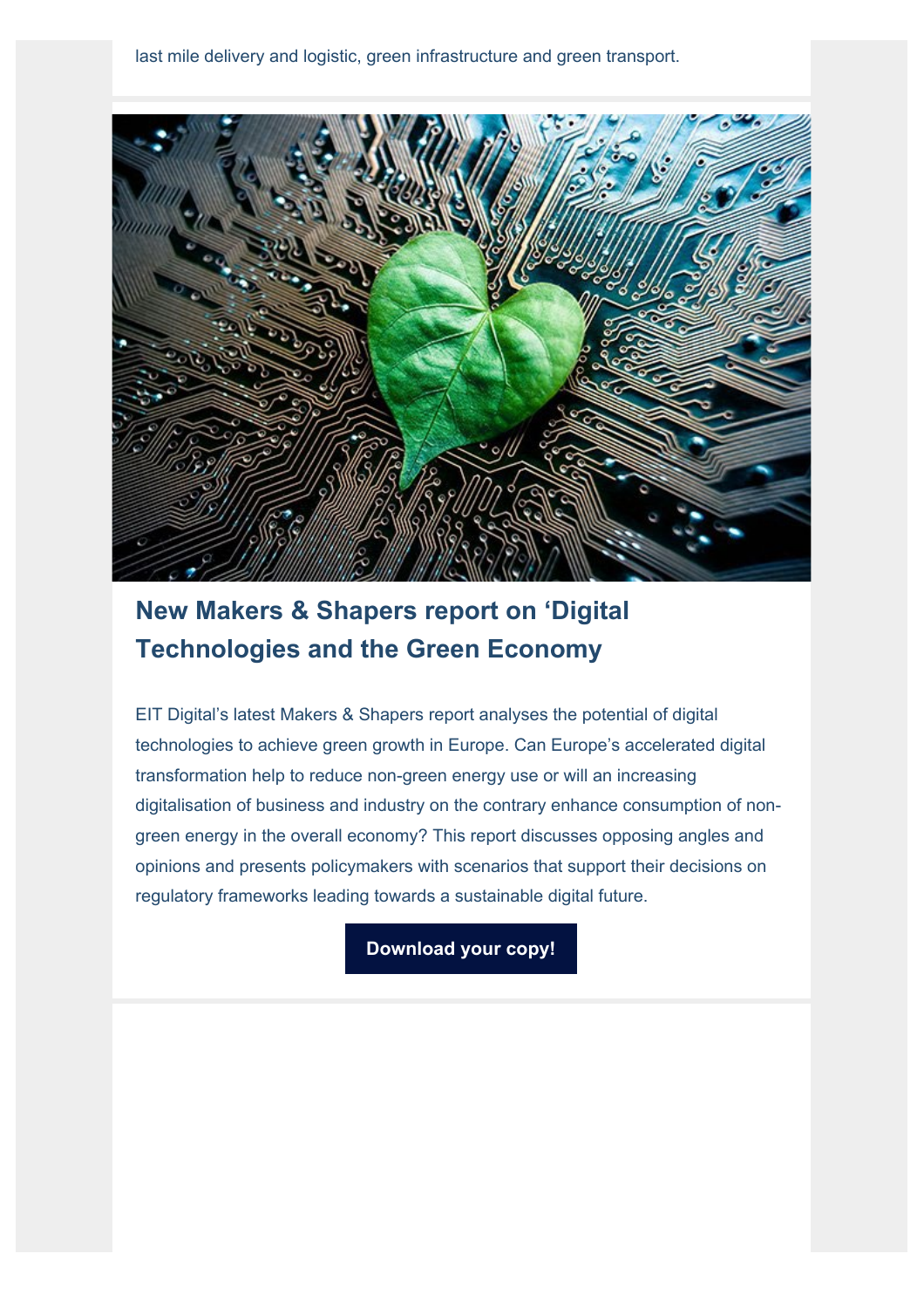

### **EIT Digital Makers & Shapers conversations surpass 600,000 viewers**

Launched in 2020 as part of our 10-year anniversary, the Makers & Shapers conversations feature thought leading interviews with captains of industry, highprofile start-up executives, and investment experts (the Makers) as well as EU and national policymakers (the Shapers). They share their vision on key areas of digital innovation and the way forward to a strong digital Europe.

The series has been enormously successful and recently passed the record of more than 600,000 viewers. More conversations will come after the Summer. Stay tuned!

**[Watch the Makers & Shapers conversations](https://www.eitdigital.eu/our-messages/makers-shapers/conversations/)**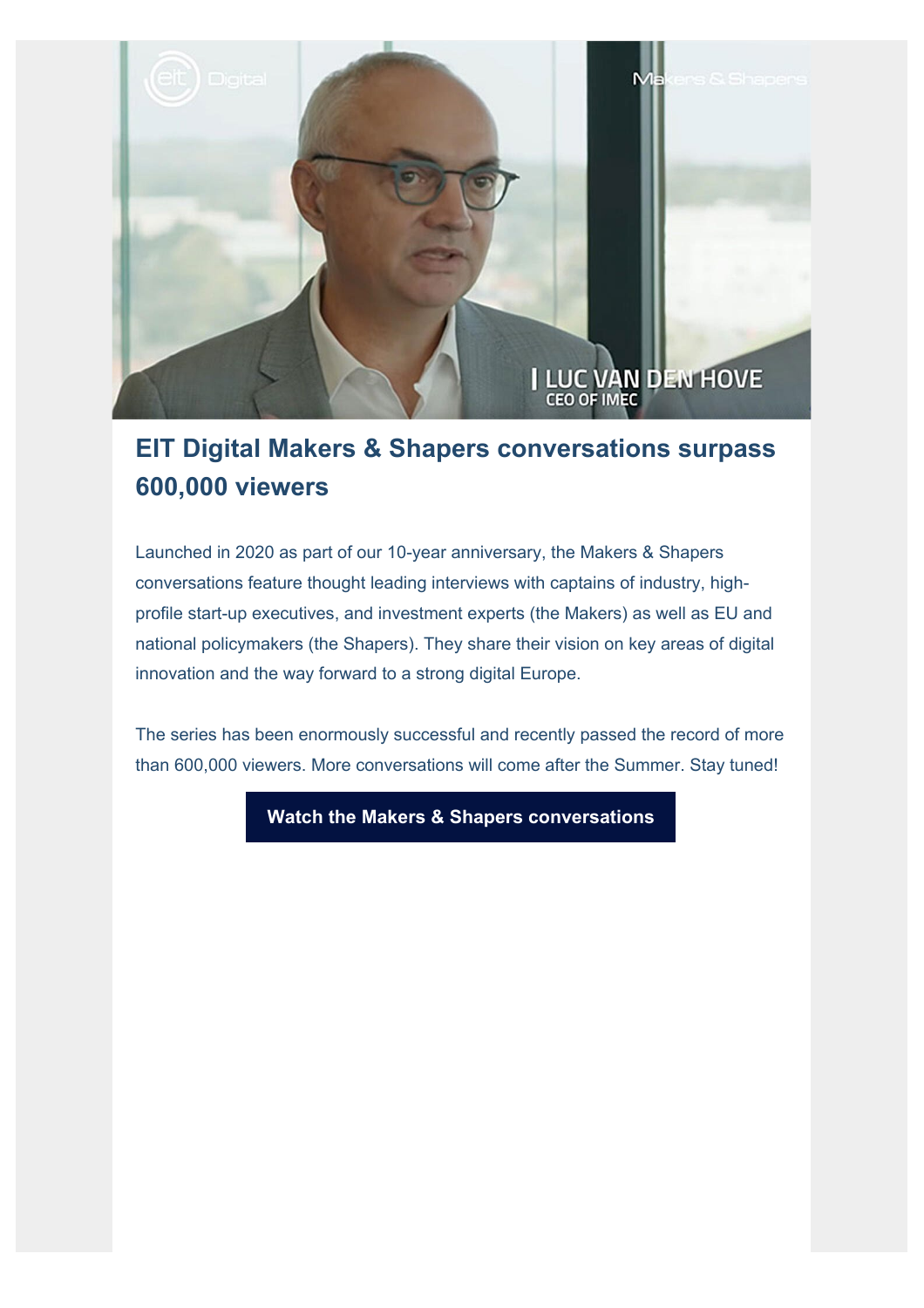

## **Oliveex raises funds to automate the food quality control process**

Greek startup Oliveex, a graduate of the 2020 edition of the [EIT Digital Venture](https://www.eitdigital.eu/venture-program/) [Program](https://www.eitdigital.eu/venture-program/), just closed a €270K financing round led by TECS Capital, an Industry 4.0focused Venture Capital. The funds raised will help the company commercialize its product, expand its team, boost its research and development activities.

**[Read more](https://www.eitdigital.eu/newsroom/news/2022/oliveex-raises-funding-to-automate-the-food-quality-control-process/)**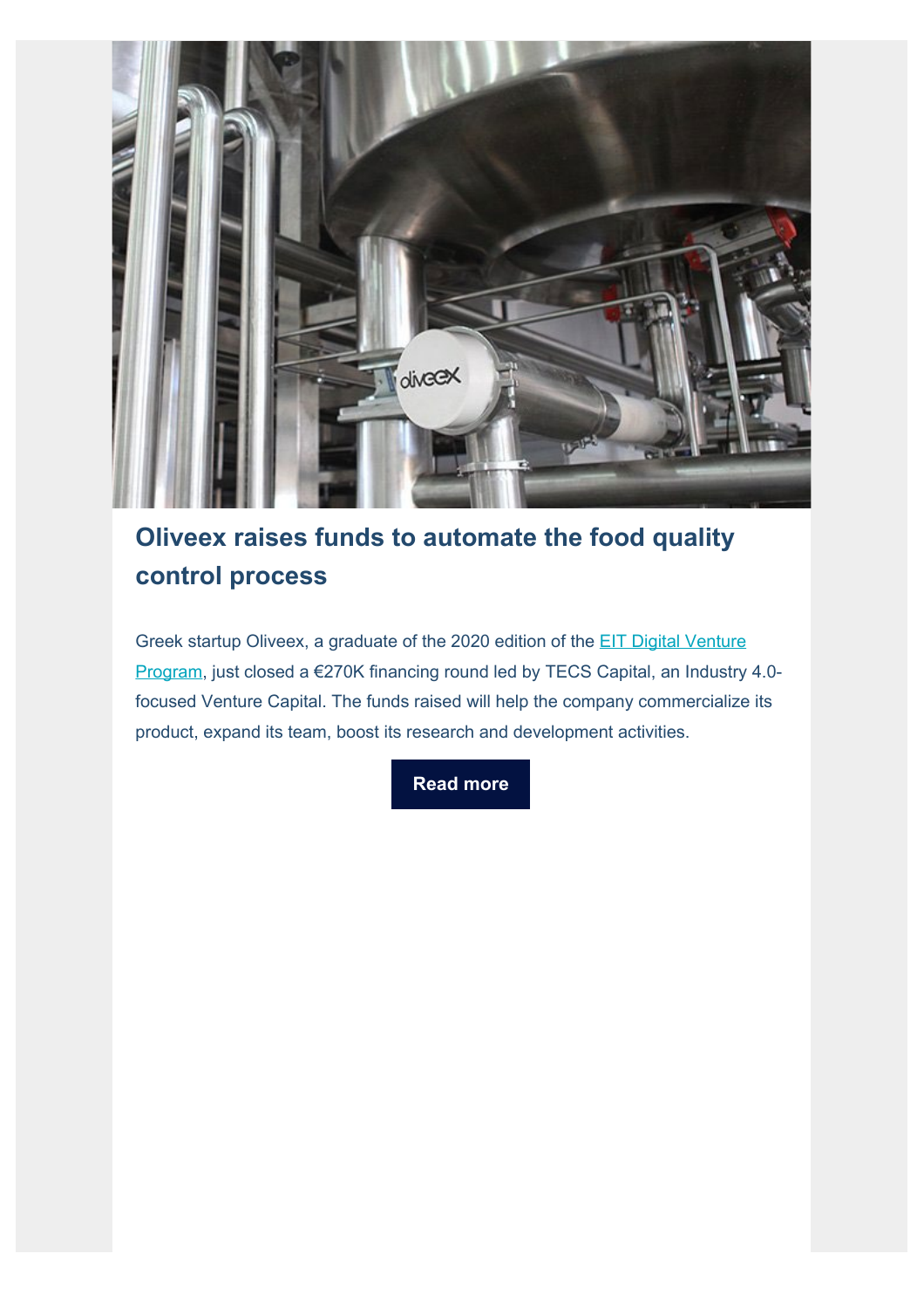

### **EIT Digital Accelerator-supported scaleup Homeland raises €9M in Series A funding**

With the support of the **EIT Digital Accelerator**, Homeland, a French scaleup providing a unique digital solution to the pain points of the traditional condominium real estate market, has completed a €9 million Series A financing round led by French investors.

Homeland brings efficiency and customer satisfaction to the real estate industry. Thanks to its proprietary SaaS platform enabling automation of recurring tasks and real-time reporting to customers, condominium managers become more efficient and up to twelve times more productive than traditional players.

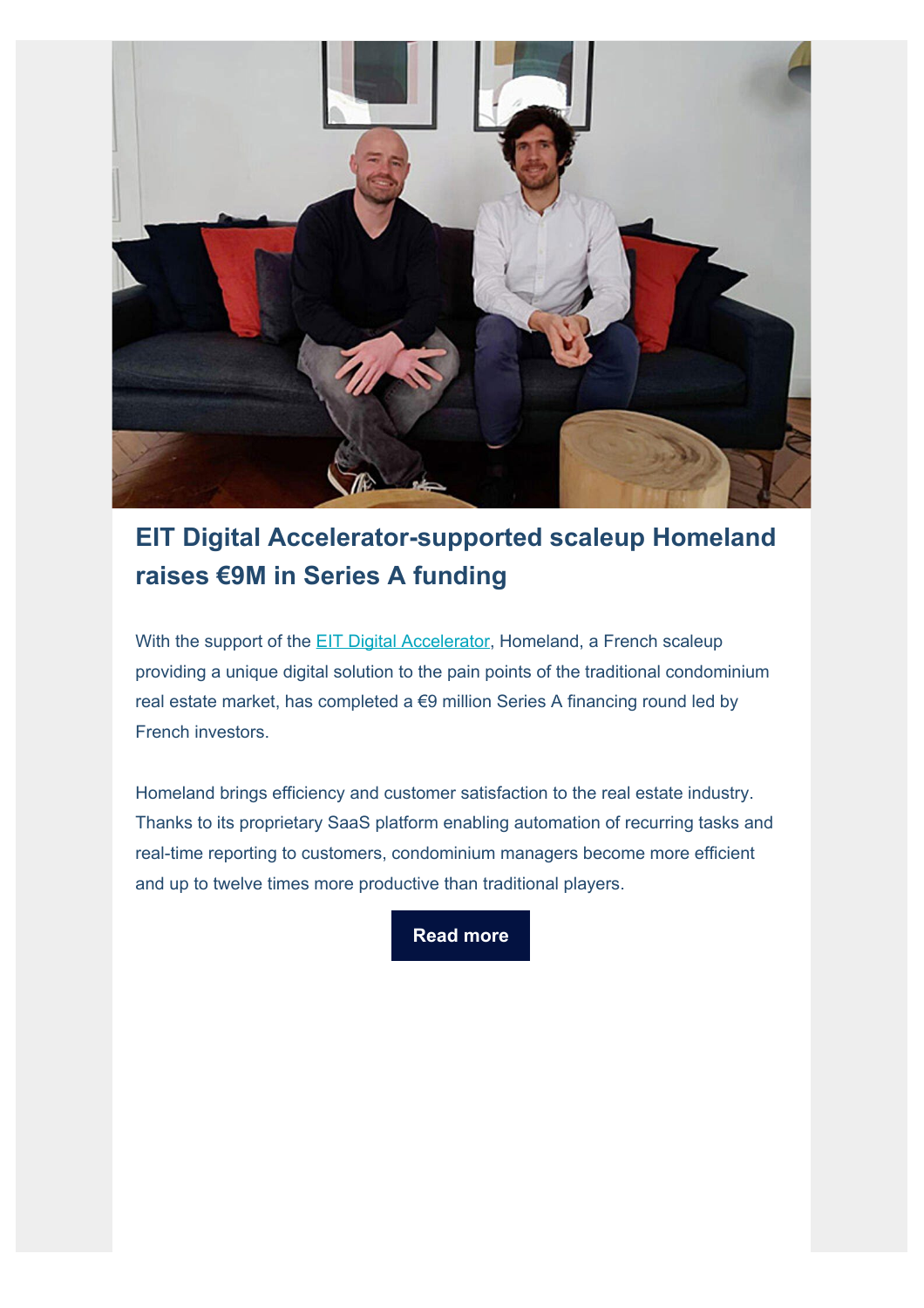

#### **EIT Digital Master School opens new application period**

Responding to changing circumstances with European universities moving back to face-to-face education, the EIT Digital Master School decided to open an additional application period for interested students. Due to time constraints, application period three (19 April - 9 May 2022) is only open for applicants who do not require an EU study visa and has a limited number of available study offers.

**[Read more and apply now!](https://www.eitdigital.eu/newsroom/news/2022/eit-digital-master-school-opens-new-application-period/)**

#### **Upcoming Events**

April 22-24 [DeepHack: Sustainable Supply Chain](https://www.eitdigital.eu/newsroom/events/2022/deephack-sustainable-supply-chain/)

April 26 **[Innovation Factory 2022 Brokerage Event](https://www.eitdigital.eu/newsroom/events/2022/innovation-factory-2022-brokerage-event/)** 

May 13-15 [DeepHack: AI - High Performance Computing](https://www.eitdigital.eu/newsroom/events/2022/deephack-ai-high-performance-computing/)

May 17 **[Innovation Factory 2022 Brokerage Event](https://www.eitdigital.eu/newsroom/events/2022/innovation-factory-2022-brokerage-event/)** 

May 30 - June 2 [Executive Course: Blockchain for the Decision Maker](https://www.eitdigital.eu/newsroom/events/2021/executive-course-blockchain-for-the-decision-maker/)